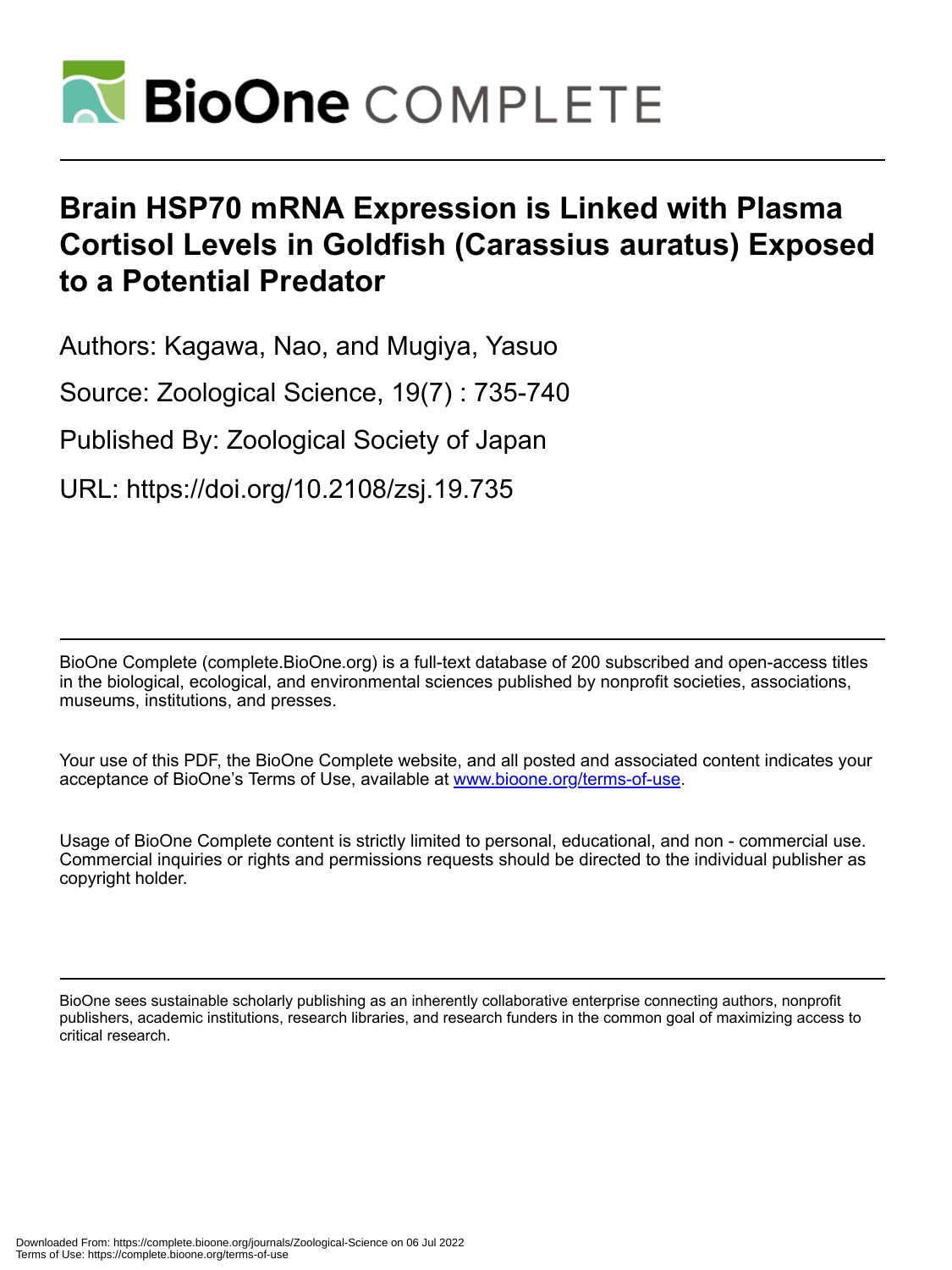# **Brain HSP70 mRNA Expression is Linked with Plasma Cortisol Levels in Goldfish (***Carassius auratus***) Exposed to a Potential Predator**

Nao Kagawa<sup>1\*</sup> and Yasuo Mugiya<sup>2</sup>

1 *Department of Life Science, Faculty of Science and Engineering, Kinki University, Higashi-Osaka 577-8502, Japan* 2 *Laboratory of Comparative Physiology, Graduate School of Fisheries Sciences, Hokkaido University, Hakodate 041-8611, Japan*

**ABSTRACT**—We previously found that when goldfish were exposed to a potential predator, bluegills, the goldfish experienced an increase in HSP70 mRNA expression in the brains and increased plasma cortisol levels. In the present study, we examined the potential causative relationship between HSP70 mRNA expression and plasma cortisol levels. Cortisol agonists (corticotropin releasing factor and cortisol) and antagonists (metyrapone and betamethasone) were used to modulate plasma cortisol levels. HSP70 mRNA expression and plasma cortisol levels were analyzed by Northern blotting and ELISA, respectively. Goldfish treated with the cortisol agonists showed marked increases in plasma cortisol levels and also in brain HSP70 mRNA expression. When goldfish were exposed to bluegills, plasma cortisol levels increased and HSP70 mRNA expression was enhanced after 6 hr. However, pre-treatment with the cortisol antagonists 24 hr prior to the exposure inhibited the enhancement as well as the increase in plasma cortisol levels. These results suggest that plasma cortisol plays a key role in the enhancement of brain HSP70 mRNA expression in goldfish stressed by exposure to bluegills.

**Key words**: brain HSP70, cortisol, predator-prey stress

# **INTRODUCTION**

Stress responses of organisms exposed to an unfavorable environment are expressed at behavioral, physiological, and biochemical levels. In fish, stress responses have been examined under various physico-chemical stressors. Wedemeyer (1997) reported that bacterial disease, fin erosion, and skeletal anomalies are induced by environmental stressors such as hyperthermia, handling, crowding, low oxygen, and elevated ammonia. Acidification and industrial pollutants in the ambient water also act as stressors, resulting in impairment of oogenesis and spermatogenesis (Jimenez and Stegeman, 1990; Pankhurst and Van Der Kraak, 1997).

Plasma cortisol is an excellent indicator of stress responses (Donaldson, 1981). For example, aluminium exposure increased plasma cortisol levels 200 fold in brown trout (Waring *et al*., 1996), and capture and handling increased plasma cortisol levels seven fold in coral trout (Frisch and Anderson, 2000). A rise in plasma cortisol levels is induced

\* Corresponding author: Tel. +81-6-6721-2332; FAX. +81-6-6723-2721.

E-mail: nkagawa@msa.kindai.ac.jp

through the hypothalamus-pituitary-interrenal (HPI) axis. Stress stimulates the secretion of corticotropin-releasing factor (CRF) from the hypothalamus, which induces the secretion of adrenocorticotropic hormone (ACTH) from the pituitary. Then, ACTH works on the head kidney to secrete cortisol into the blood (Mazeaud *et al*., 1977).

Another indicator of stress responses in fish is heat shock proteins (HSPs) which are induced by physico-chemical perturbations such as unfavorable temperature (Schmidt *et al*., 1998), toxic metals (Williams *et al*., 1996), hypoxia (Airaksinen *et al*., 1998), and hypertonicity (Smith *et al*., 1999). Kagawa and Mugiya (2000) found that psychogenic stress such as exposure of goldfish to a potential predator (bluegills) synchronously increased brain HSP70 mRNA expression and plasma cortisol levels. These results suggested that such enhancement in the brains was induced by HPI axis-dependent responses to the psychogenic stress, because the brains have cortisol receptors (Teitsma *et al*., 1998; Bernier *et al*., 1999). Recent studies (Iwama *et al*., 1999; Deane *et al*. 1999) reported that cortisol did not induce hepatic HSP70 expression in fish. On the other hand, Udelsman *et al*. (1994) reported that ACTH was related to HSP70 expression in the adrenal gland in rats. Thus, the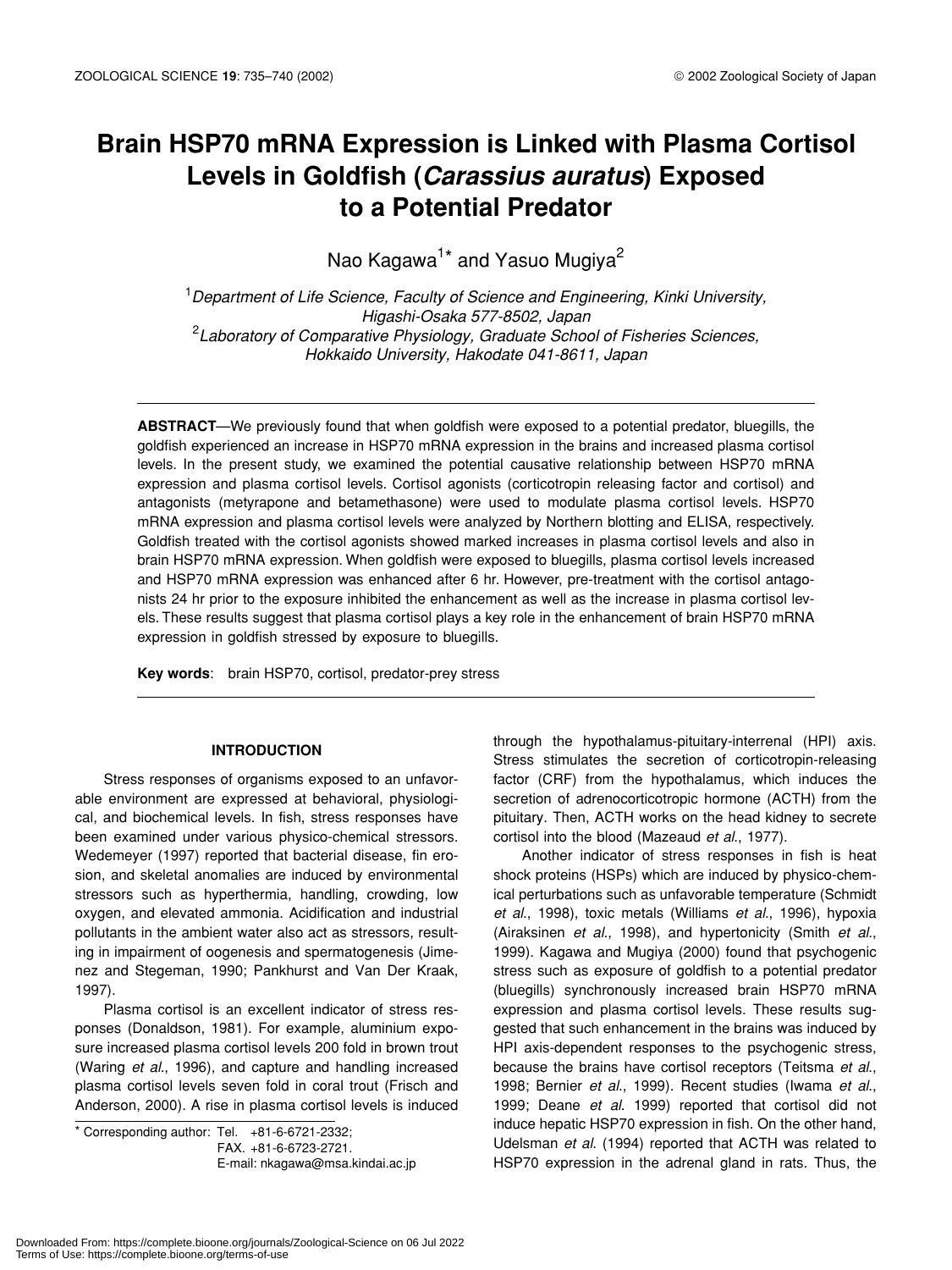cortisol-HSP70 relationship could be tissue specific. However, no information is available about the potential causative relationship between plasma cortisol levels and brain HSP70 expression in fish.

The present study was undertaken to elucidate whether stress responses through the HPI axis induce the enhancement of brain HSP70 expression. Goldfish were stressed by exposure to bluegills and plasma cortisol levels and brain HSP70 mRNA expression were analyzed. Cortisol agonists and antagonists were used to modulate plasma cortisol levels.

#### **MATERIALS AND METHODS**

#### **Fish**

Immature goldfish (*Carassius auratus*) weighing about 15 g and bluegills (*Lepomis macrochirus*) weighing about 150 g were selected from our laboratory stocks and used for experiments. Goldfish and bluegills were separately acclimated to experimental conditions in aerated 60-l glass tanks with filtration for 2 weeks before use. Throughout the acclimation and experimental periods, the fish were maintained at 20±0.5°C under LD 12:12 (light phase, 06:00-18:00 hr). Fish were fed carp food pellets once a day during the acclimation period but were starved on the day of the experiments. All experiments were carried out in the light phase.

#### **Cortisol secretion by agonists**

CRF is known to stimulate ACTH release from the pituitary (Weld *et al*., 1987) and then to increase plasma cortisol levels in goldfish (De Pedro *et al*., 1997). Ovine CRF (Peptide Institute Inc.) was diluted in a saline (0.1 M NaCl and 1.8 mM  $Na<sub>2</sub>CO<sub>3</sub>$ ) and intracerebroventricularly administered into goldfish anesthetized with 2-phenoxyethanol at a dose of 1 µg CRF / fish. CRF was administered through the central junction between the parietal and frontal bones using a 26S-needle connected to a 10-µl microsyringe (Hamilton) as described by De Pedro *et al*. (1993). The accuracy of administration into the third ventricle was preliminarily established by administering trypan blue and by confirming the position of the color in the ventricle. CRF-administered goldfish were sampled and analyzed for brain HSP70 mRNA expression and plasma cortisol levels after 2, 6, and 24 hr by Northern blotting and ELISA, respectively. Cortisol (Sigma) was diluted in dimethyl sulfoxide (DMSO)







**Fig. 2.** Agarose gel (a) and Northern blot analyses (b) of HSP70mRNA (black arrowhead) in the brains of goldfish after administration of CRF. Open and hatched arrowheads show 28 S- and 18 S-rRNA, respectively. Lanes 1 and 2: control fish (2 hr) ; 3 and 4: experimental fish (2 hr) ; 5 and 6: control fish (6 hr) ; 7 and 8: experimental fish (6 hr) ; 9 and 10: control fish (24 hr) ; 11 and 12: experimental fish (24 hr).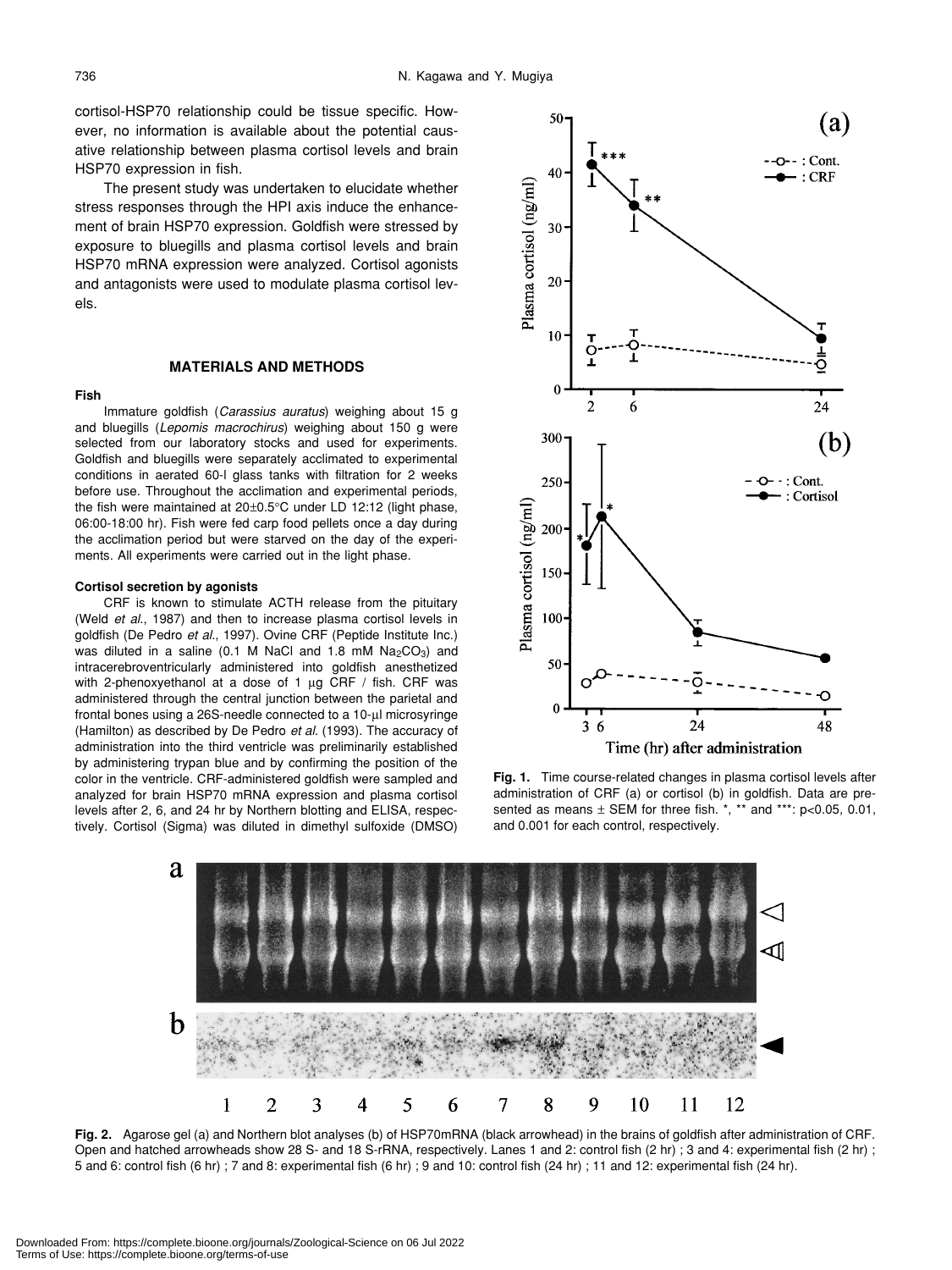and intraperitoneally administered at a dose of 8  $\mu$ g/g-body weight. Cortisol-administered goldfish were also analyzed for plasma cortisol levels and HSP70 mRNA expression after 3, 6, 24, and 48 hr. The control groups of each experiment received the respective solvents.

#### **Inhibition of cortisol secretion by antagonists**

HSP70 mRNA induction by stress was examined under cortisol-blocked conditions using two cortisol antagonists. Metyrapone (2-methyl-1,2-di-3-pyridyl-1-propanone, Aldrich) is an inhibitor for 11-β-hydroxylase which is involved in the biosynthesis of cortisol in the kidney (Fryer and Boudreault-Châteauvert, 1981). Betamethasone (Wako) is known to inhibit the secretion of CRF and ACTH and therefore of cortisol into the blood (Hawkins and Ball, 1973; Keller-Wood and Dallman, 1984). Metyrapone was diluted in a solution containing 2.7% methanol and 0.1 M NaCl and administered at a dose of 100 µg/g-body weight. Betamethasone was diluted in DMSO and intraperitoneally administered at a dose of 1 µg/g-body weight. The shams received the respective solvents only.

#### **Stress loading**

According to Fryer (1975) and Hopkins *et al*. (1995), betame– thasone and metyrapone blocked a stress-induced increase in plasma cortisol levels 24 hr after treatment in goldfish and toadfish. Thus in the present study, twenty-four hr after administration of the antagonists, goldfish were exposed to bluegills in the same protocol as described by Kagawa and Mugiya (2000). Briefly, six goldfish were acclimated in a 60-l single tank. Three of them were quickly removed for the control. Four bluegills were then transferred to the tank with three remaining goldfish and the mixed rearing was continued for 6 hr. Then the goldfish were quickly netted and sampled for plasma and the brains.

#### **Northern blot analyses**

RNA extraction and Northern hybridization were performed according to Kagawa and Mugiya (2000). Briefly, after electrophoresis of total RNA, the agarose gel was stained with ethidium bromide. RNA was transferred to a polyvinylidene difluoride membrane, prehybridized, and then hybridized with a <sup>32</sup>P-labeled HSP70 probe. This probe was obtained by the reverse transcriptase-polymerase chain reaction (RT-PCR) from the brain total RNA of heat-shocked goldfish using an AMV RNA PCR kit (TaKaRa). The upstream primer was a 22-mer sense oligonucleotide (5'-GGATCATCAAT-GAGCCCACG-3') and the downstream primer was a 20-mer antisense oligonucleotide (5'-CTAGGGGTTCCAGGTCTTCG-3'). RT-PCR products were sequenced. The nucleotide sequences were confirmed to be identical to those reported for rainbow trout HSP70



Time (hr) after administration

**Fig. 3.** HSP70 mRNA expression in the brains of goldfish after administration of CRF (a) or cortisol (b). Data are presented as means ± SEM for three fish. \* and \*\*: p<0.05 and p<0.01 for respecmetyrapone (a) or betamethasone (b) prior to exposure to bluegills. Data are presented as means  $\pm$  SEM for three fish.  $*$  and  $**$ : p<0.05 and p<0.01 for each control, respectively.  $\dagger$ : p<0.05 for sham control.



tive controls.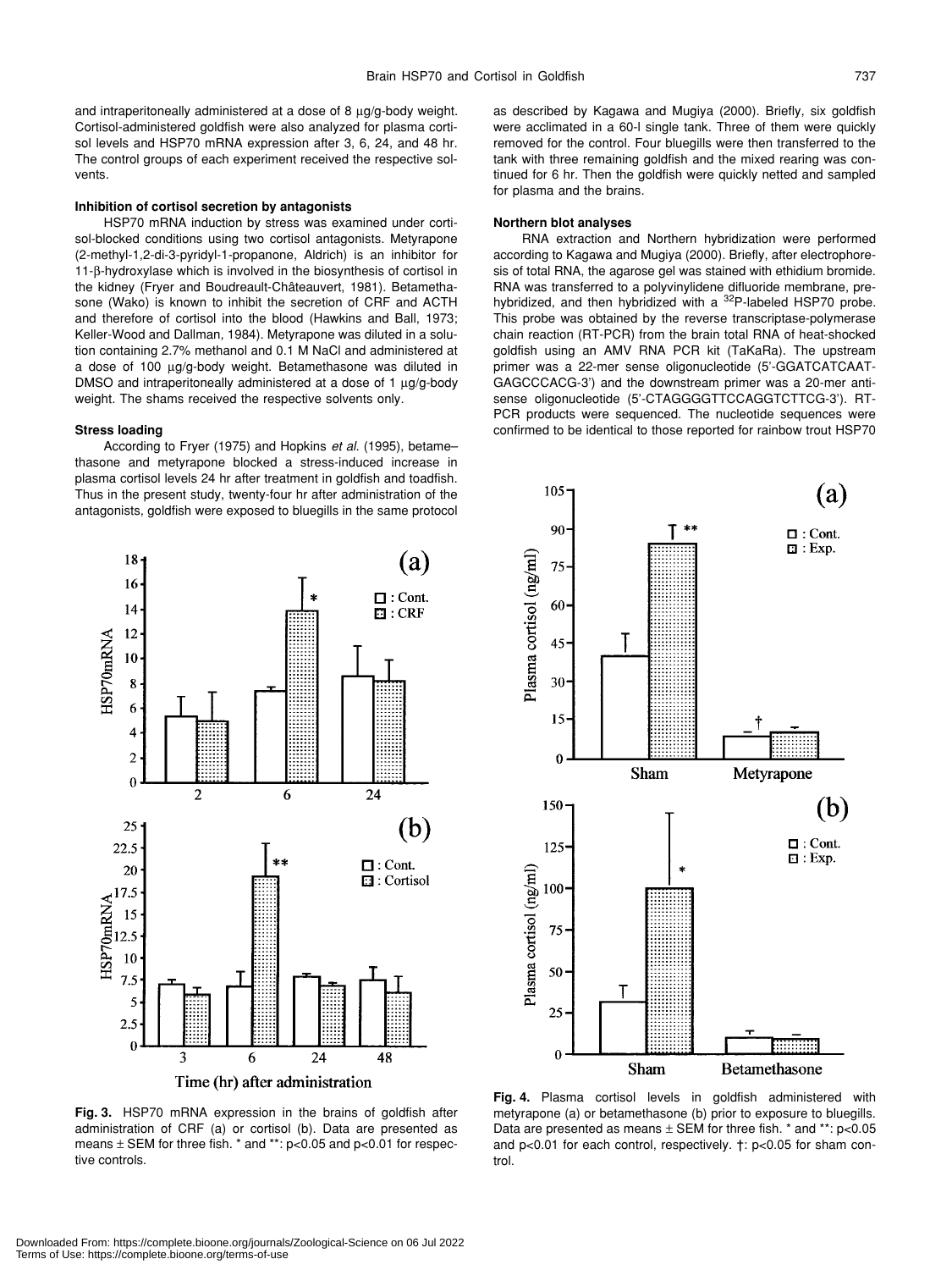

**Fig. 5.** Agarose gel (a) and Northern blot analyses (b) of HSP70mRNA (black arrowhead) in the brains of goldfish administered with metyrapone. Open and hatched arrowheads show 28 S- and 18 S-rRNA, respectively. Lanes 1–3: control fish (metyrapone without stress) ; 4– 6: experimental fish (metyrapone with stress) ; 7–9: control fish (sham without stress) ; 10–12: experimental fish (sham with stress).

administration.

cDNA (Kothary, 1984).

The amount of HSP70 mRNA in the membrane was measured with <sup>32</sup>P-stimulated luminescence using a BioImage System (BAS-2000, Fujix).

#### **ELISA for cortisol**

Goldfish were bled by cutting off the caudal peduncle and blood was collected into heparinized capillary tubes. Plasma was separated by centrifugation at 700  $\times$  g for 20 min. Plasma cortisol levels were measured using ELISA plates (96 well-Maxisorp-immunoplate, Nunc) as described by Kagawa and Mugiya (2000).

#### **Statistical analyses**

Data were expressed as means  $\pm$  SEM and analyzed by one way ANOVA followed by Fisher's PLSD test or two way ANOVA. Significance was accepted at p<0.05.

## **RESULTS**

### **Cortisol agonist effects**

The basal cortisol level in the control goldfish was about 10 ng/ml through the experimental periods. CRF administration, however, markedly increased the level to 40 ng/ml ( $p<0.001$ ) after 2 hr and to 35 ng/ml ( $p<0.01$ ) after 6 hr (Fig. 1a), followed by a decrease to the basal level after 24 hr. Cortisol administration also induced marked increases in plasma cortisol levels to 180 ng/ml (p<0.05) after 3 hr and to 210 ng/ml  $(p<0.05)$  after 6 hr (Fig. 1b), followed by decreases to 80 ng/ml and to 60 ng/ml after 24 and 48 hr, respectively. DMSO had no effect on the basal cortisol levels at any examination times.

The brains were analyzed for HSP70 mRNA expression 2, 6, and 24 hr after administration of CRF. In Northern blot analyses, HSP70 mRNA bands were clearly detected at about 2.4 kb and their expression seemed to be enhanced in the experimental samples after 6 hr (Fig. 2).

CRF administration induced a significant enhancement of HSP70 mRNA expression after 6 hr (p<0.05) (Fig. 3a), while the expression remained at the control level 2 and 24 hr after administration.

Cortisol administration also increased the expression of

14  $(a)$ 12  $\Box$ : Cont.  $\mathbf{\Xi}$ : Exp. 10 HSP70 mRNA 8 6 4  $\overline{2}$  $\mathbf{0}$ Sham Metyrapone 25 (b) 22.5  $\Box$ : Cont. 20  $\Box$  : Exp.  $17.5$ HSP70 mRNA 15  $12.5$ 10 7.5 5 2.5  $\bf{0}$ 

HSP70 mRNA in the brains after only 6 hr (p<0.05) (Fig. 3b). No changes in expression were found 3, 24, and 48 hr after

Betamethasone

**Fig. 6.** HSP70 mRNA expression in the brains of goldfish administered with metyrapone (a) or betamethasone (b) prior to exposure to bluegills. Data are presented as means  $\pm$  SEM for three fish.  $\cdot$ : p<0.05 for respective controls.

Sham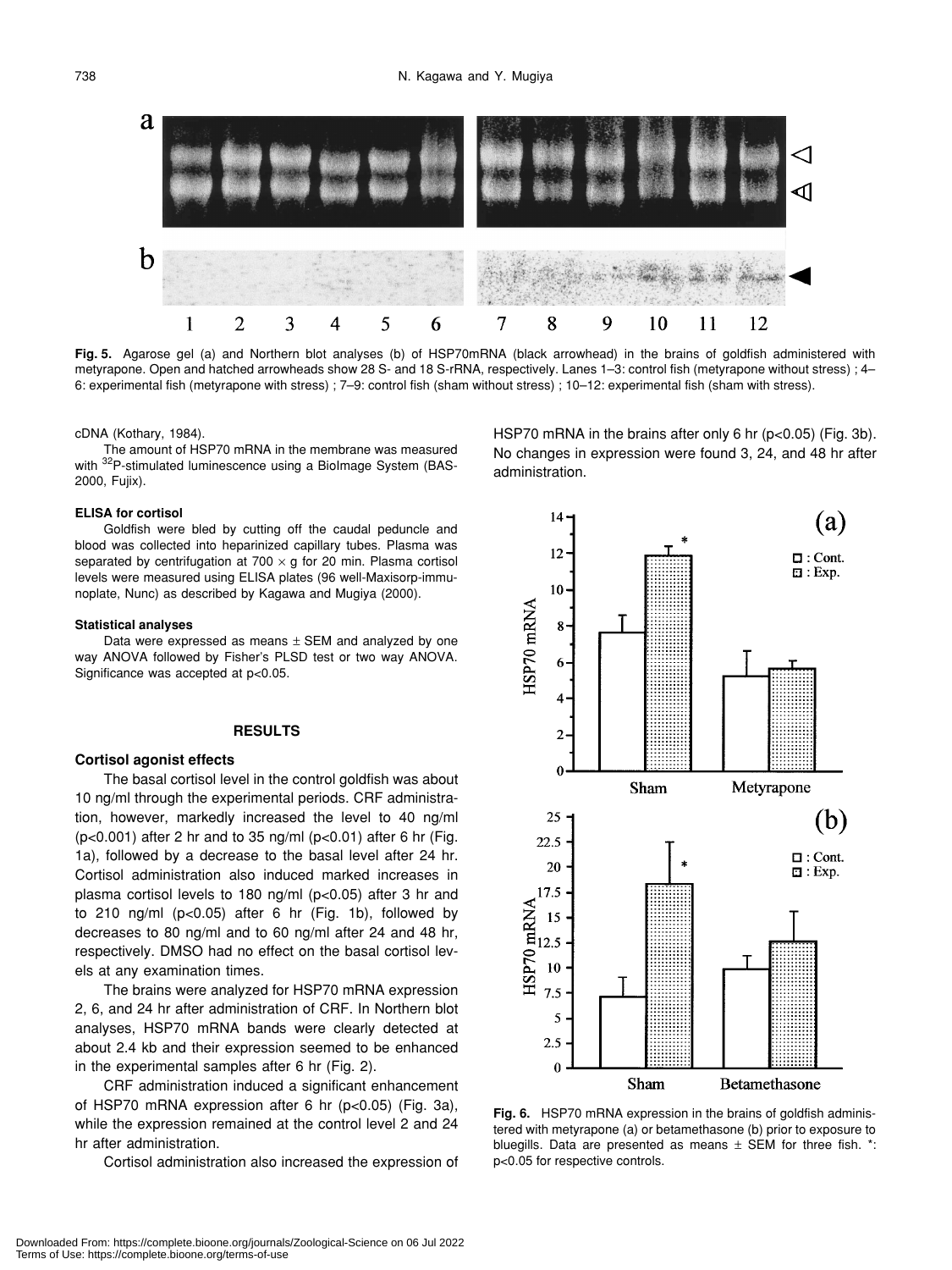# **Cortisol antagonist effects**

When goldfish were exposed to bluegills, they panicked at first and seemed to be more active than usual with accelerated branchial movements until the end of the experiment. Goldfish were not physically attacked by bluegills and remained in a group keeping a distance from bluegills as far as we observed. The cortisol antagonists used did not seem to affect the fish behavior.

Plasma cortisol levels of the shams increased from 40 (basal level) to 80 ng/ml 6 hr after exposure to bluegills (p<0.01) (Fig. 4a). However, plasma cortisol levels remained unchanged after the exposure in the metyrapone-administered group. This treatment depressed the basal cortisol level from 38 to 8 ng/ml (p<0.05). In the betamethasone experiment, plasma cortisol levels increased from 30 (basal level) to 100 ng/ml (p<0.05) as a result of the predation-prey response in the shams (Fig. 4b). However, pre-treatment with betamethasone completely blocked this increase.

In the Northern blot analyses, HSP70 mRNA expression appeared to be enhanced in goldfish exposed to bluegills without metyrapone treatment (shams) (Fig. 5). Quantification of these bands revealed that this expression was significantly enhanced by the exposure (p<0.05) (Fig. 6a). However, pre-treatment with metyrapone reduced the enhanced expression of HSP70 mRNA to the control level. In the betamethasone experiment, the predator-prey stress induced a marked increase in HSP70 mRNA expression in the shams (p<0.05) (Fig. 6b), which was completely blocked by betamethasone.

#### **DISCUSSION**

Stress responses in fish are expressed at several levels, from the physiological to the behavioral levels (Schreck, 1990). Increases in plasma cortisol levels and/or HSP70 expression are used as indicators of stress responses (Thomas, 1990; Donaldson, 1981). It is generally accepted that a stress-induced increase in plasma cortisol levels activates hepatic glyconeogenesis (Inui and Yokote, 1975; Chan *et al*., 1978) to cope with stress-induced energy demand (Barton and Schreck, 1987; Vijayan and Moon, 1994). On the other hand, stress-induced HSP70 is considered to function as "molecular chaperonage", which stabilizes protein structure under stress conditions (Willer *et al*., 2000).

We previously reported that plasma cortisol levels increased simultaneously with or prior to an enhancement in induction of brain HSP70 mRNA in psychologically stressed goldfish (Kagawa and Mugiya, 2000). These results suggest that brain HSP70 expression was secondarily induced in response to an increase in plasma cortisol levels. To test this hypothesis, we modulated plasma cortisol levels by administering the cortisol agonists (CRF and cortisol) or the antagonists (betamethasone and metyrapone), and examined brain HSP70 mRNA expression.

Administration of the agonists resulted in increases in brain HSP70 mRNA expression as well as plasma cortisol levels without any stress. This is the first report showing that the enhancement of brain HSP70 mRNA was induced by an increase in plasma cortisol levels in fish. Similarly, Vanmuylder and Dourov (2000) showed that HSP70 mRNA expression in the rat thymus was significantly enhanced by cortisol administration.

To further confirm the cortisol-HSP70 mRNA expression relationship, the cortisol antagonists (betamethasone and metyrapone) were given to goldfish and then the predator-prey interaction stress was imposed on them. This stress increased plasma cortisol levels and brain HSP70 mRNA expression in the shams without the antagonist treatments. On the other hand, both antagonists completely inhibited such increases. It seems reasonable that the enhancement of HSP70 mRNA expression was suppressed by a decrease in plasma levels of cortisol, not CRF and/or ACTH, because the common action of both antagonists is to inhibit cortisol secretion, though their inhibition mechanisms are different (see Materials and Methods). Therefore, exposure of goldfish to bluegills imposed psychogenic stress on the goldfish and induced an elevation in plasma cortisol levels. Cortisol, at these higher levels, then functioned as a mother hormone for induction of HSP70 mRNA.

Deane *et al*. (1999) and Iwama *et al*. (1999) found that cortisol did not enhance hepatic HSP70 expression in sea bream or trout. Kagawa *et al*. (1999) and Kagawa and Mugiya (2000) found that the predator-prey stress enhanced HSP70 expression in the brains together with an increase in plasma cortisol levels in goldfish. In this case, however, the hepatopancreas was not affected for HSP70 expression. These results suggest that each tissue has its own interaction between cortisol and HSP70 induction.

Although the detailed mechanisms by which cortisol enhances brain HSP70 mRNA expression remain unclear, it is hypothesized that the high binding of cortisol to glucocorticoid receptor which needs the assistance of HSP70 results in a trimerization of heat shock factors and the trimers play an accelerative role in HSP70 transcription and induction in the brains (Sorger, 1991; Morimoto *et al*., 1992). In turn, HSP70 promotes the binding affinity of cortisol to the receptors (Hutchison *et al*., 1994).

In conclusion, we have suggested that increased plasma cortisol stimulates induction of brain HSP70 mRNA in goldfish stressed by exposure to bluegills.

#### **REFERENCES**

- Airaksinen S, Råbergh CM, Sistonen L, Nikinmaa M (1998) Effects of heat shock and hypoxia on protein synthesis in rainbow trout (*Oncorhynchus mykiss*) cell. J Exp Biol 201: 2543–2551
- Barton BA, Schreck CB (1987) Metabolic cost of acute physical stress in juvenile steelhead. Trans Am Fish Soc 116: 257–263
- Bernier NJ, Lin X, Peter RE (1999) Differential expression of corticotropin-releasing factor (CRF) and urotensin I precursor genes, and evidence of CRF gene expression regulated by cortisol in goldfish brain. Gen Comp Endocrinol 116: 461–477

Chan DKO, Woo NYS (1978) Effect of cortisol on the metabolism of